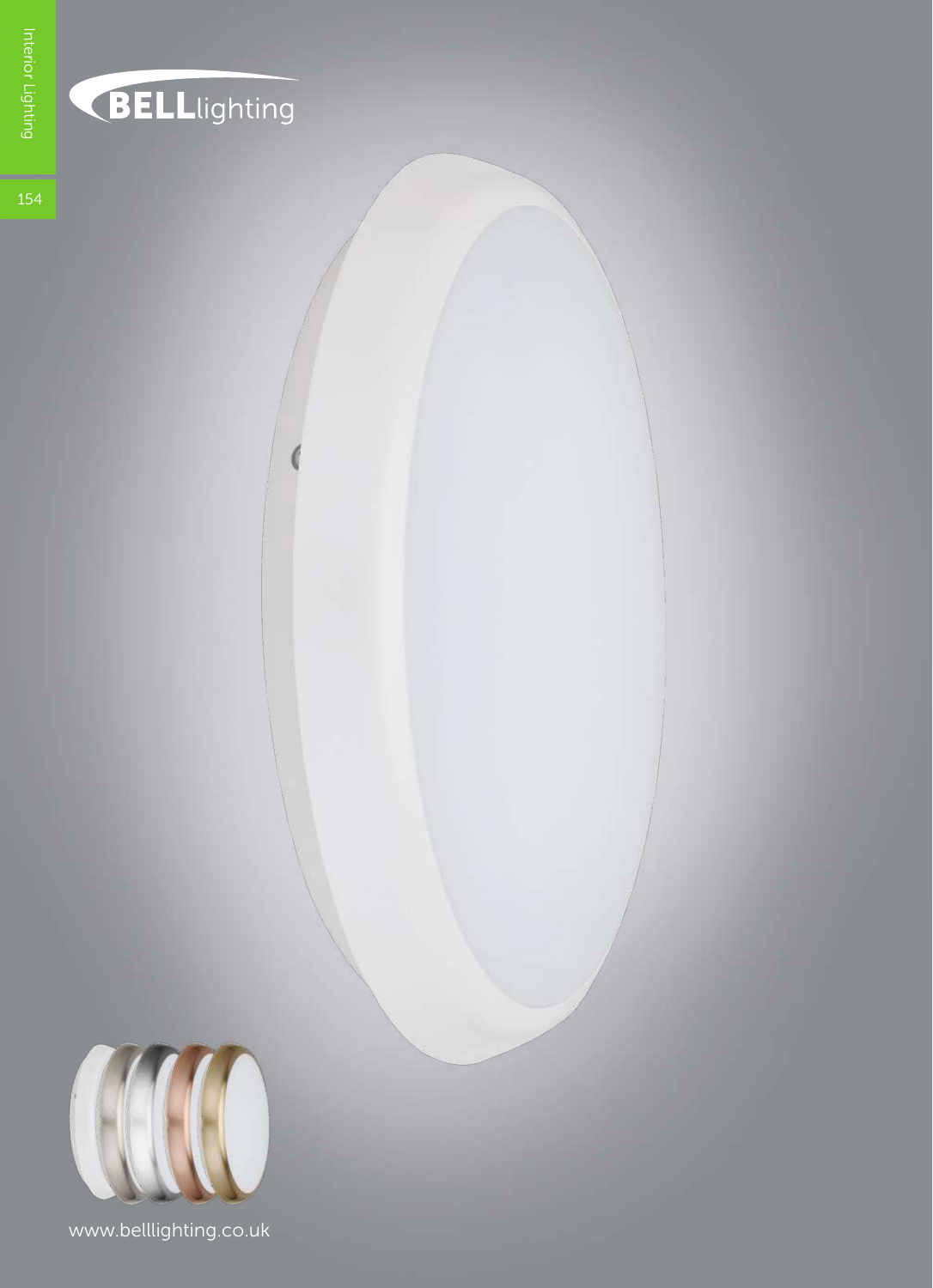155

# **Decoslim**

## LED Bulkhead

The colour selectable Deco Slim LED Bulkhead is one of the most decorative, aesthetically pleasing bulkheads in the BELL range. Supplied with white bezel as standard with the option to add a variety of decorative bezels.

- Selectable colour temperature version 3000K/4000K/6000K available
- Supplied with white trim, chrome, satin, copper and antique brass trims available
- The ideal replacement for 2D and PL decorative fittings
- 8M detection range on corridor dim option (2.6m mounting height)
- Emergency option
- Microwave and corridor dimming function option (non CCT version)
- Rear entry



LMR80: Maximum 20% of lumen depreciation over rated hours. B10: Maximum 10% of fittings failure rate over rated hours



|  | Model      | AØ    | <b>B</b> Depth |
|--|------------|-------|----------------|
|  | 12W        | 250mm | 48mm           |
|  | <b>18W</b> | 300mm | 48mm           |
|  | 25W        | 300mm | 48mm           |

Selectable Colour Temperature



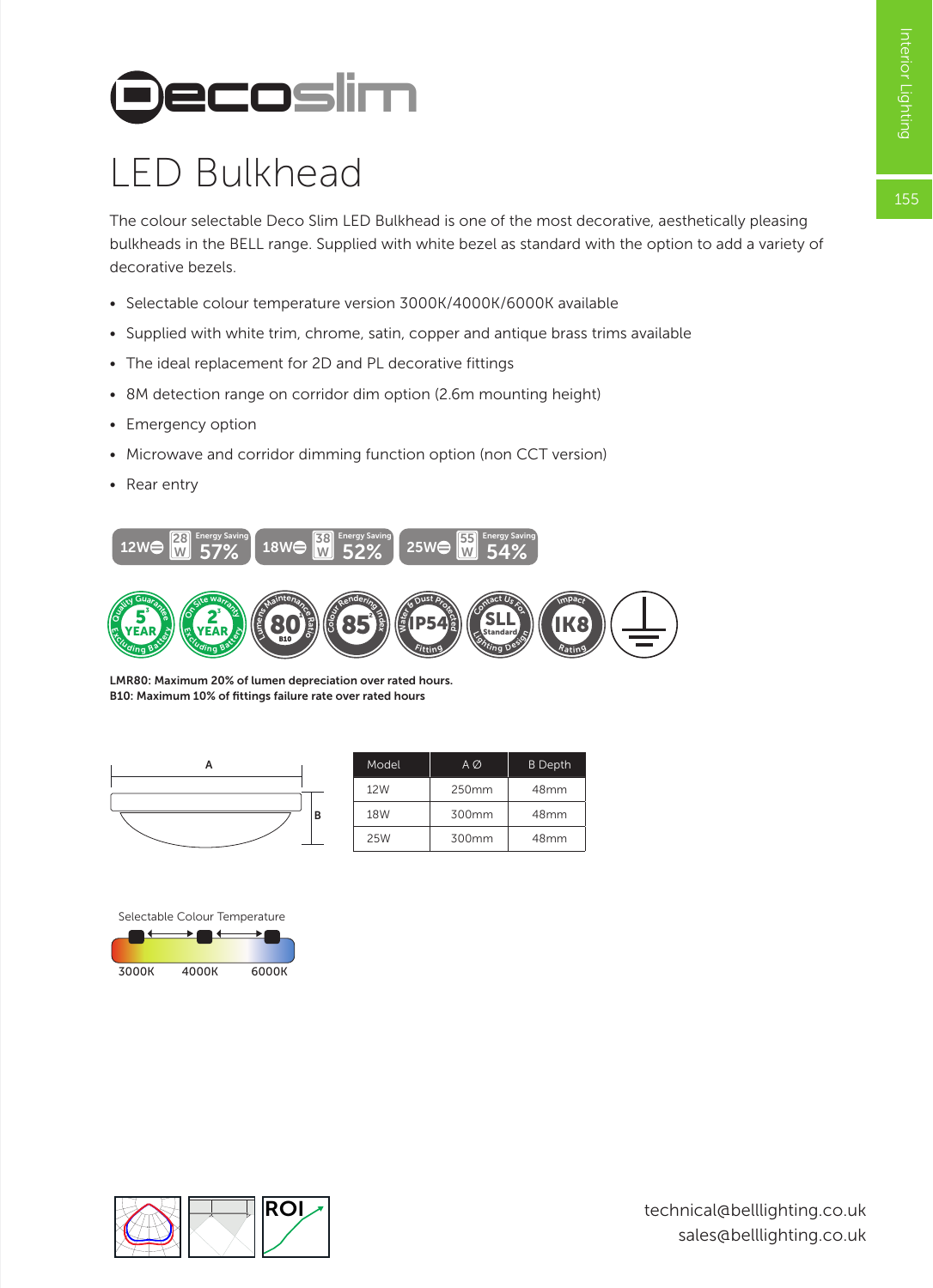

## LED Bulkhead

### Technical Specification

| rechnical specification            |                                                              |  |  |  |  |
|------------------------------------|--------------------------------------------------------------|--|--|--|--|
| Construction                       | Polycarbonate                                                |  |  |  |  |
| <b>Driver</b>                      | <b>BELL</b>                                                  |  |  |  |  |
| LED Chip                           | Samsung                                                      |  |  |  |  |
| IP Rating                          | <b>IP54</b>                                                  |  |  |  |  |
| Operating Temp                     | -20°C to +35°C / Emergency version minimum temperature -5°C  |  |  |  |  |
| Input Voltage                      | $220 - 240V$                                                 |  |  |  |  |
| Power Factor                       | > 0.9                                                        |  |  |  |  |
| <b>CRI</b>                         | 85 - Exceeds EU standard of Ra 80 for Colour Rendering Index |  |  |  |  |
| <b>LMR</b>                         | 80 - Exceeds EU standard of 70 for Lumens Maintenance Ratio  |  |  |  |  |
| L1A / L1B / L2A / L2B<br>Compliant | Yes                                                          |  |  |  |  |

### Tri-Level Control (Corridor Function)



With sufficient natural light, the fitting does not switch on when presence is detected.



light, the sensor switches on automatically when someone enters the room.



When the room is empty, light dims to stand-by level (10% / 20% / 30%) after the hold-time.



Light switched off automatically after the stand-by period has elapsed.



Optional infra-red remote control available for sensor versions

Quick and easy adjustment for multiple fittings; dimming level, presence detection, light levels & automatic on-off time. Average 4M range.

Offers 3 levels of light: 100%-dimmed light (10%, 20%, 30%)-off; and 2 periods of selectable waiting time: motion hold-time and stand-by period; selectable daylight threshold and choice of detection area.

1 Exceeds EU standard of 70 for Lumens Maintenance Ratio

2 Exceeds EU standard of RA 80 for Colour Rendering Index <sup>3</sup> Subject to terms & conditions (Contact Customer Service)

156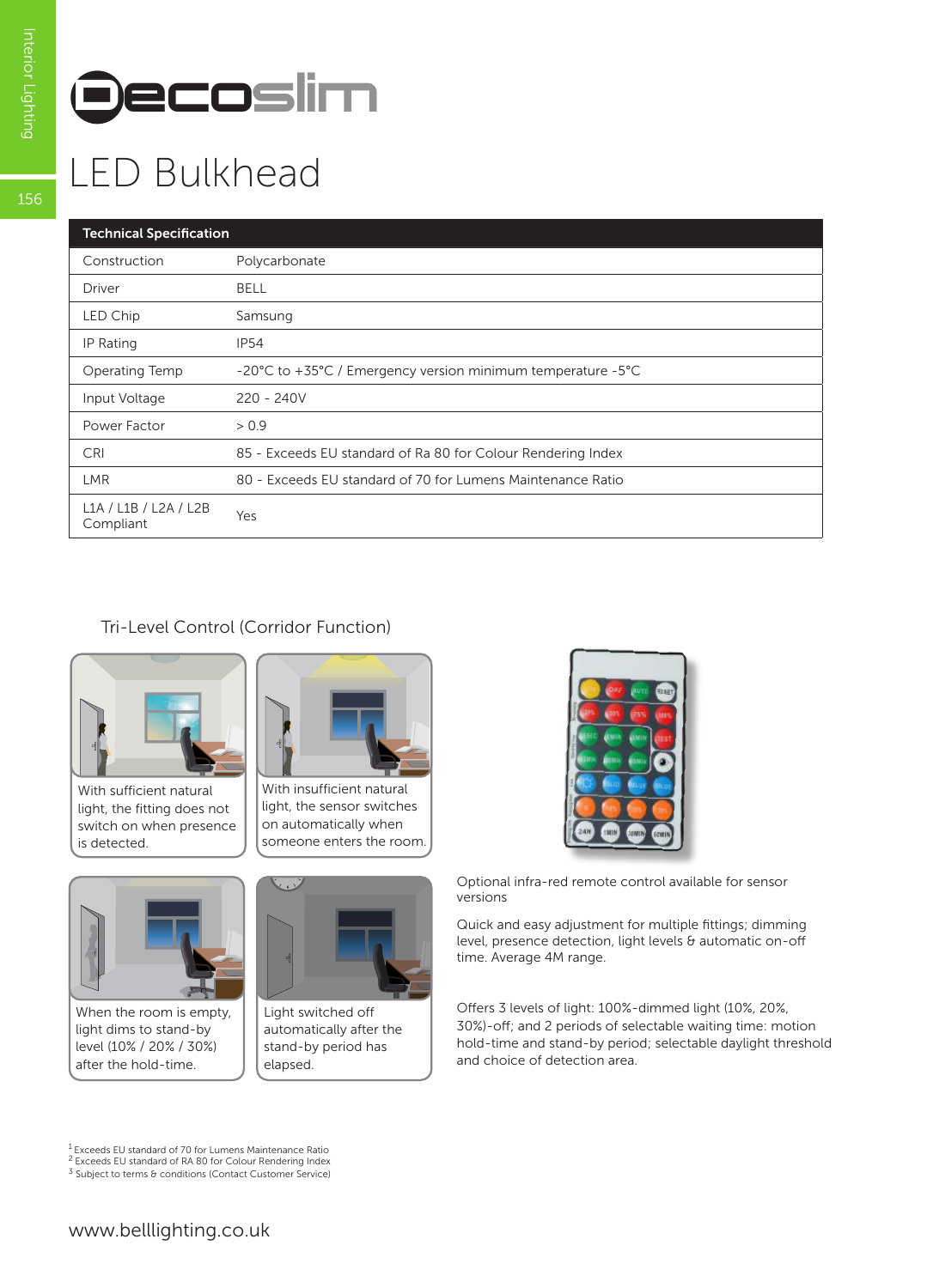# **Decoslim**

| Code  | W                        | Description                                                    | Lm   | Lm/w | Temp      | Hours |
|-------|--------------------------|----------------------------------------------------------------|------|------|-----------|-------|
| 06830 | 12                       | Deco Slim LED Bulkhead CCT Standard On/Off                     | 1056 | 88   | 3/4/6000K | 50000 |
| 06831 | 18                       | Deco Slim LED Bulkhead CCT Standard On/Off                     | 1620 | 90   | 3/4/6000K | 50000 |
| 06832 | 25                       | Deco Slim LED Bulkhead CCT Standard On/Off                     | 2150 | 86   | 3/4/6000K | 50000 |
| 06833 | 12                       | Deco Slim LED Bulkhead CCT Emergency                           | 1056 | 88   | 3/4/6000K | 50000 |
| 06834 | 18                       | Deco Slim LED Bulkhead CCT Emergency                           | 1620 | 90   | 3/4/6000K | 50000 |
| 06835 | 25                       | Deco Slim LED Bulkhead CCT Emergency                           | 2150 | 86   | 3/4/6000K | 50000 |
| 06740 | 12                       | Deco Slim LED Bulkhead Standard On/Off                         | 1056 | 88   | 4000K     | 50000 |
| 06741 | 18                       | Deco Slim LED Bulkhead Standard On/Off                         | 1620 | 90   | 4000K     | 50000 |
| 06742 | 25                       | Deco Slim LED Bulkhead Standard On/Off                         | 2150 | 86   | 4000K     | 50000 |
| 06743 | 12                       | Deco Slim LED Bulkhead Emergency                               | 1056 | 88   | 4000K     | 50000 |
| 06744 | 18                       | Deco Slim LED Bulkhead Emergency                               | 1620 | 90   | 4000K     | 50000 |
| 06745 | 25                       | Deco Slim LED Bulkhead Emergency                               | 2150 | 86   | 4000K     | 50000 |
| 06752 | $\overline{\phantom{0}}$ | Satin Trim for 12W Deco Slim LED Bulkhead                      |      |      |           |       |
| 06753 | $\overline{\phantom{a}}$ | Satin Trim for 18/25W Deco Slim LED Bulkhead                   |      |      |           |       |
| 06754 | $\overline{\phantom{a}}$ | Chrome Trim for 12W Deco Slim LED Bulkhead                     |      |      |           |       |
| 06755 | $\overline{\phantom{a}}$ | Chrome Trim for 18/25W Deco Slim LED Bulkhead                  | ÷,   |      |           |       |
| 06756 | $\sim$                   | Copper Trim for 12W Deco Slim LED Bulkhead                     |      |      |           |       |
| 06757 | $\overline{\phantom{0}}$ | Copper Trim for 18/25W Deco Slim LED Bulkhead                  |      |      |           | ÷,    |
| 06758 |                          | Antique Brass Trim for 12W Deco Slim LED<br><b>Bulkhead</b>    |      |      |           |       |
| 06759 |                          | Antique Brass Trim for 18/25W Deco Slim LED<br><b>Bulkhead</b> |      |      |           |       |

Contact Customer Service for Emergency, Microwave and Corridor Dimming options

Microwave Max Operating Height 3.2m

Emergency versions must be tested in line with the requirements of BS5266, failure to do so may effect battery life and warranty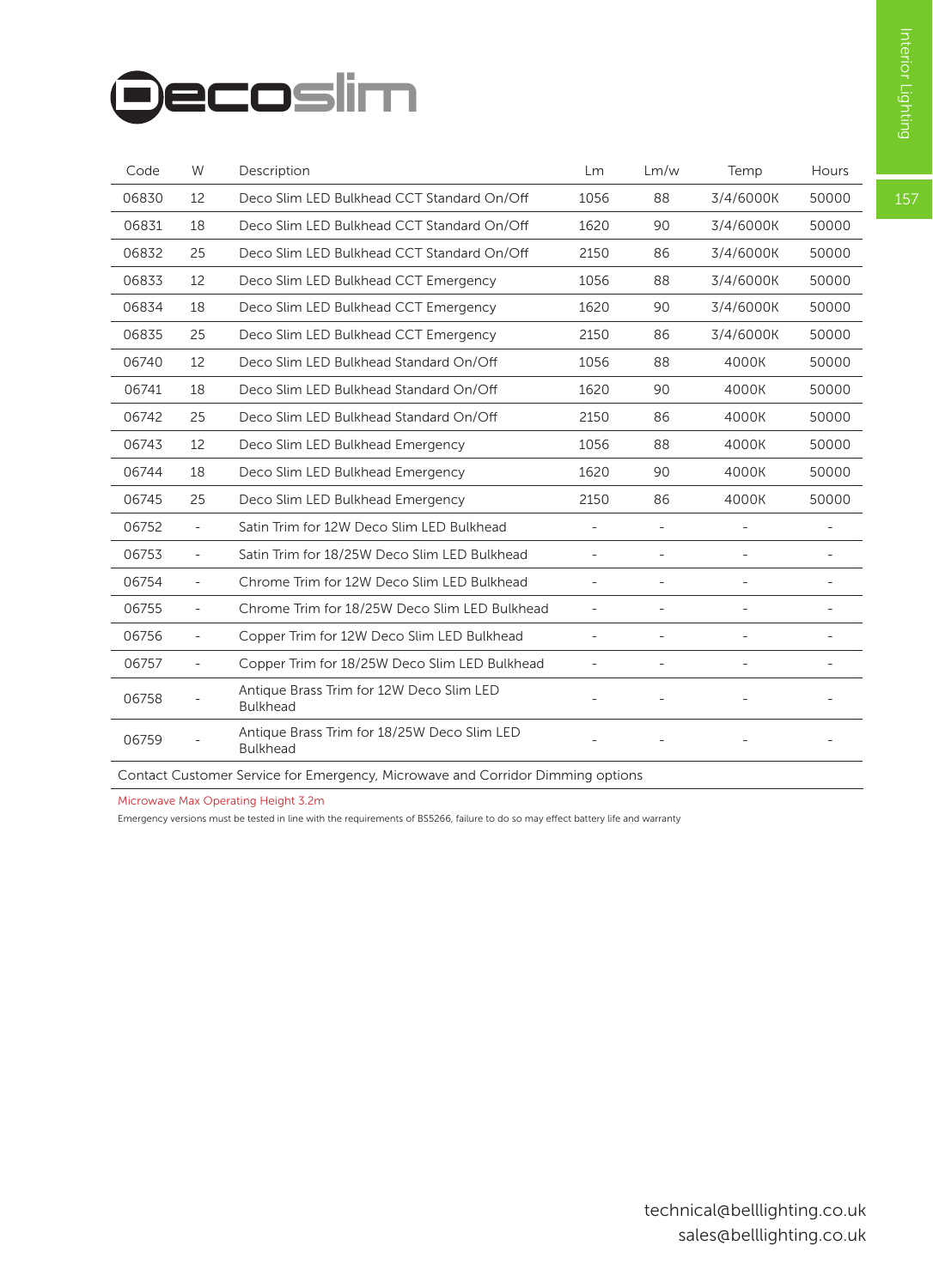